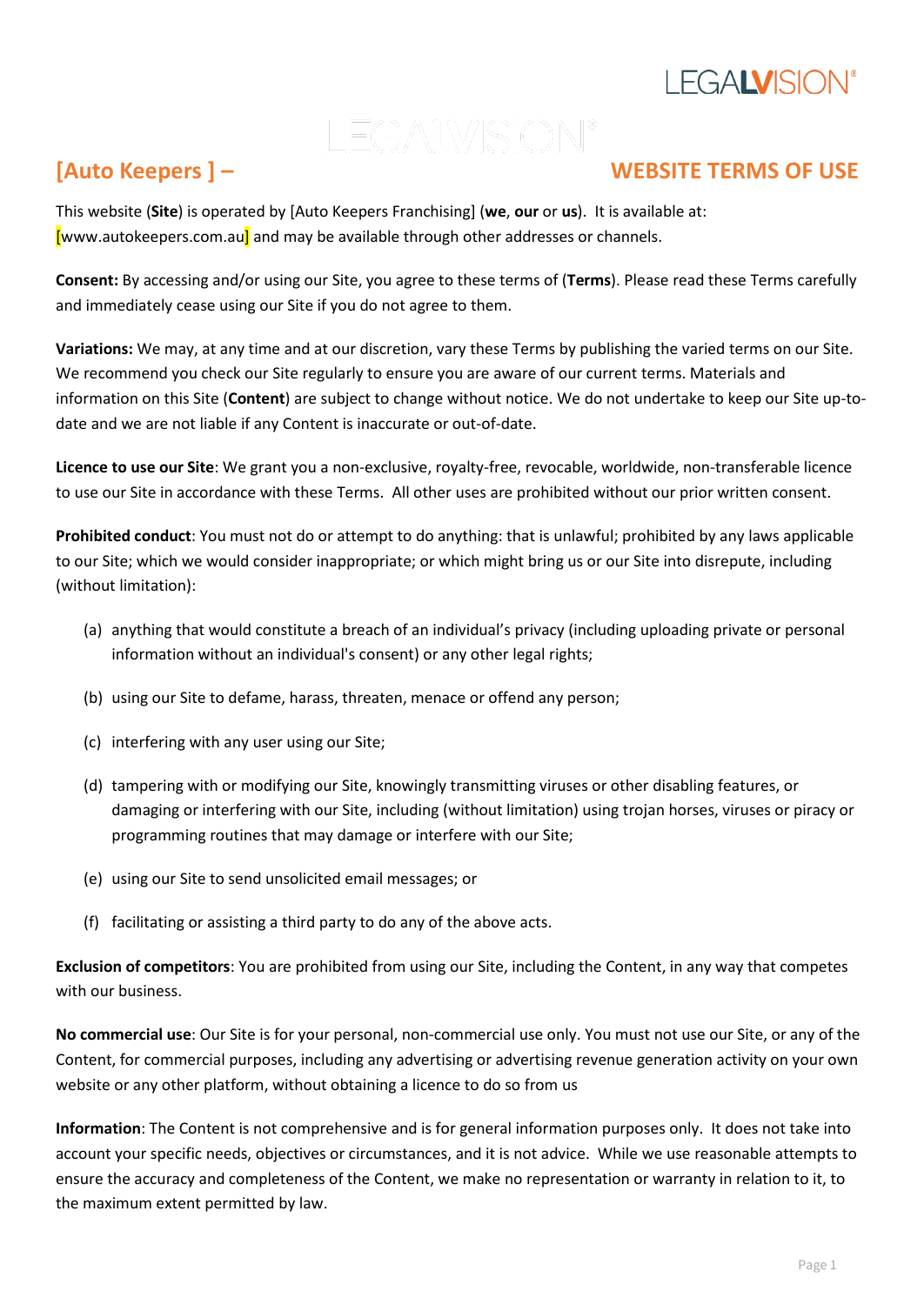## I FGALVISION®

**Intellectual Property rights:** Unless otherwise indicated, we own or licence all rights, title and interest (including intellectual property rights) in our Site and all of the Content. Your use of our Site and your use of and access to any Content does not grant or transfer to you any rights, title or interest in relation to our Site or the Content. You must not:

- (a) copy or use, in whole or in part, any Content;
- (b) reproduce, retransmit, distribute, disseminate, sell, publish, broadcast or circulate any Content to any third party; or
- (c) breach any intellectual property rights connected with our Site or the Content, including (without limitation) altering or modifying any of the Content, causing any of the Content to be framed or embedded in another website or platform, or creating derivative works from the Content.

**User Content:** You may be permitted to post, upload, publish, submit or transmit relevant information and content (**User Content**) on our Site. By making available any User Content on or through our Site, you grant to us a worldwide, irrevocable, perpetual, non-exclusive, transferable, royalty-free licence to use the User Content, with the right to use, view, copy, adapt, modify, distribute, license, sell, transfer, communicate, publicly display, publicly perform, transmit, stream, broadcast, access, or otherwise exploit such User Content on, through or by means of our Site.

You agree that you are solely responsible for all User Content that you make available on or through our Site. You represent and warrant that:

- (a) you are either the sole and exclusive owner of all User Content or you have all rights, licences, consents and releases that are necessary to grant to us the rights in such User Content (as contemplated by these Terms); and
- (b) neither the User Content nor the posting, uploading, publication, submission or transmission of the User Content or our use of the User Content on, through or by means of our Site will infringe, misappropriate or violate a third party's intellectual property rights, or rights of publicity or privacy, or result in the violation of any applicable law or regulation.

We do not endorse or approve, and are not responsible for, any User Content. We may, at any time (at our sole discretion), remove any User Content.

**Third party sites**: Our Site may contain links to websites operated by third parties. Unless expressly stated otherwise, we do not control, endorse or approve, and are not responsible for, the content on those websites. You should make your own investigations with respect to the suitability of those websites.

**Discontinuance**: We may, at any time and without notice to you, discontinue our Site, in whole or in part. We may also exclude any person from using our Site, at any time and at our sole discretion. We are not responsible for any Liability you may suffer arising from or in connection with any such discontinuance or exclusion.

**Warranties and disclaimers**: To the maximum extent permitted by law, we make no representations or warranties about our Site or the Content, including (without limitation) that:

(a) they are complete, accurate, reliable, up-to-date and suitable for any particular purpose;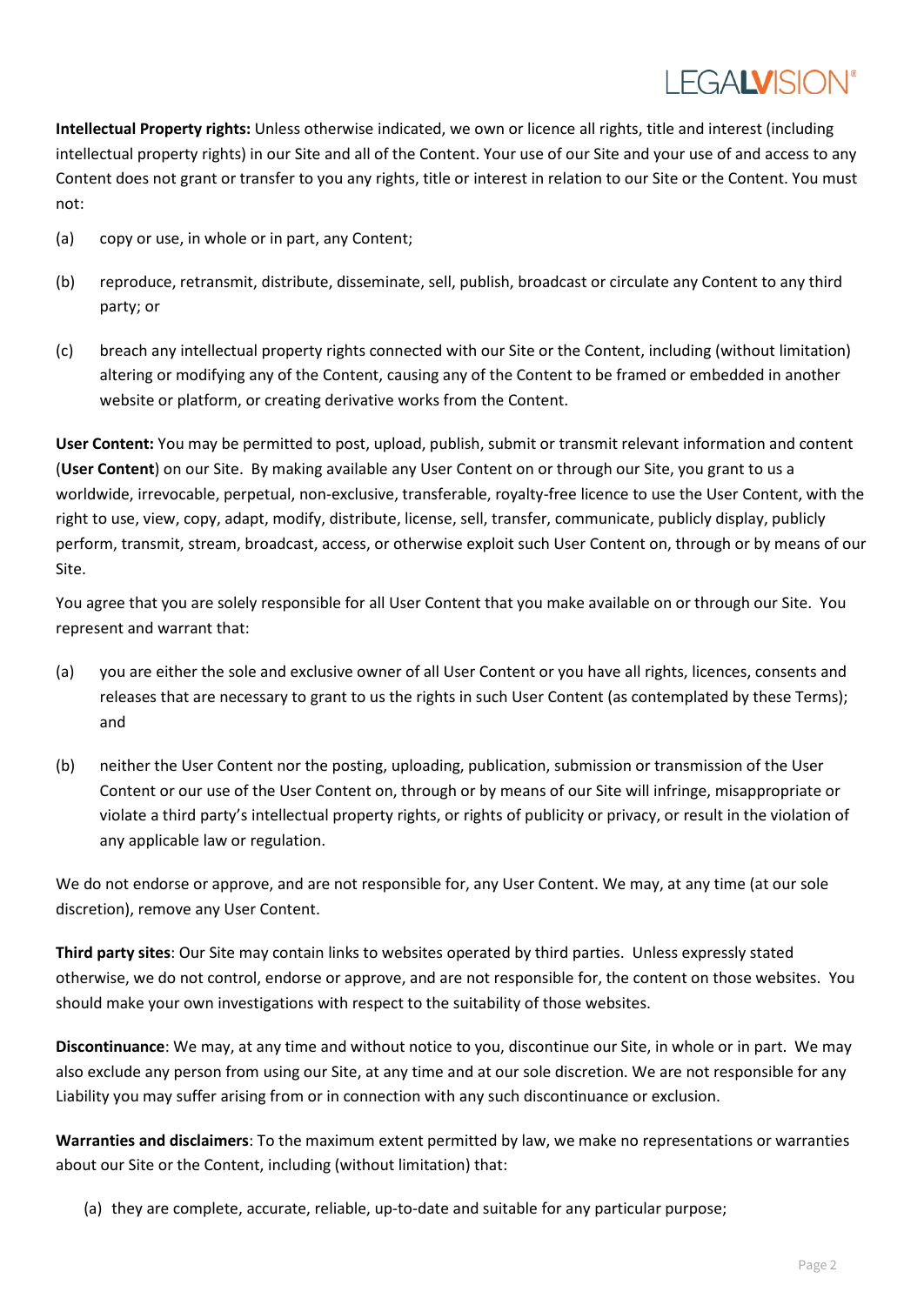

- (b) access will be uninterrupted, error-free or free from viruses; or
- (c) our Site will be secure.

You read, use and act on our Site and the Content at your own risk.

**Limitation of liability**: To the maximum extent permitted by law, we are not responsible for any loss, damage or expense, howsoever arising, whether direct or indirect and/or whether present, unascertained, future or contingent (**Liability**) suffered by you or any third party, arising from or in connection with your use of our Site and/or the Content and/or any inaccessibility of, interruption to or outage of our Site and/or any loss or corruption of data and/or the fact that the Content is incorrect, incomplete or out-of-date.

**Indemnity**: To the maximum extent permitted by law, you must indemnify us, and hold us harmless, against any Liability suffered or incurred by us arising from or in connection with your use of our Site or any breach of these Terms or any applicable laws by you. This indemnity is a continuing obligation, independent from the other obligations under these Terms, and continues after these Terms end. It is not necessary for us to suffer or incur any Liability before enforcing a right of indemnity under these Terms.

**Termination**: These Terms are effective until terminated by us, which we may do at any time and without notice to you. In the event of termination, all restrictions imposed on you by these Terms and limitations of liability set out in these Terms will survive.

**Disputes**: In the event of any dispute arising from, or in connection with, these Terms (**Dispute**), the party claiming there is a Dispute must give written notice to the other party setting out the details of the Dispute and proposing a resolution. Within 7 days after receiving the notice, the parties must, by their senior executives or senior managers (who have the authority to reach a resolution on behalf of the party), meet at least once to attempt to resolve the Dispute or agree on the method of resolving the Dispute by other means, in good faith. All aspects of every such conference, except the fact of the occurrence of the conference, will be privileged. If the parties do not resolve the Dispute, or (if the Dispute is not resolved) agree on an alternate method to resolve the Dispute, within 21 days after receipt of the notice, the Dispute may be referred by either party (by notice in writing to the other party) to litigation.

**Severance**: If a provision of these Terms is held to be void, invalid, illegal or unenforceable, that provision must be read down as narrowly as necessary to allow it to be valid or enforceable. If it is not possible to read down a provision (in whole or in part), that provision (or that part of that provision) is severed from these Terms without affecting the validity or enforceability of the remainder of that provision or the other provisions in these Terms.

**Jurisdiction**: Your use of our Site and these Terms are governed by the laws of Victoria You irrevocably and unconditionally submit to the exclusive jurisdiction of the courts operating in Victoria and any courts entitled to hear appeals from those courts and waive any right to object to proceedings being brought in those courts.

Our Site may be accessed throughout Australia and overseas. We make no representation that our Site complies with the laws (including intellectual property laws) of any country outside Australia. If you access our Site from outside Australia, you do so at your own risk and are responsible for complying with the laws of the jurisdiction where you access our Site.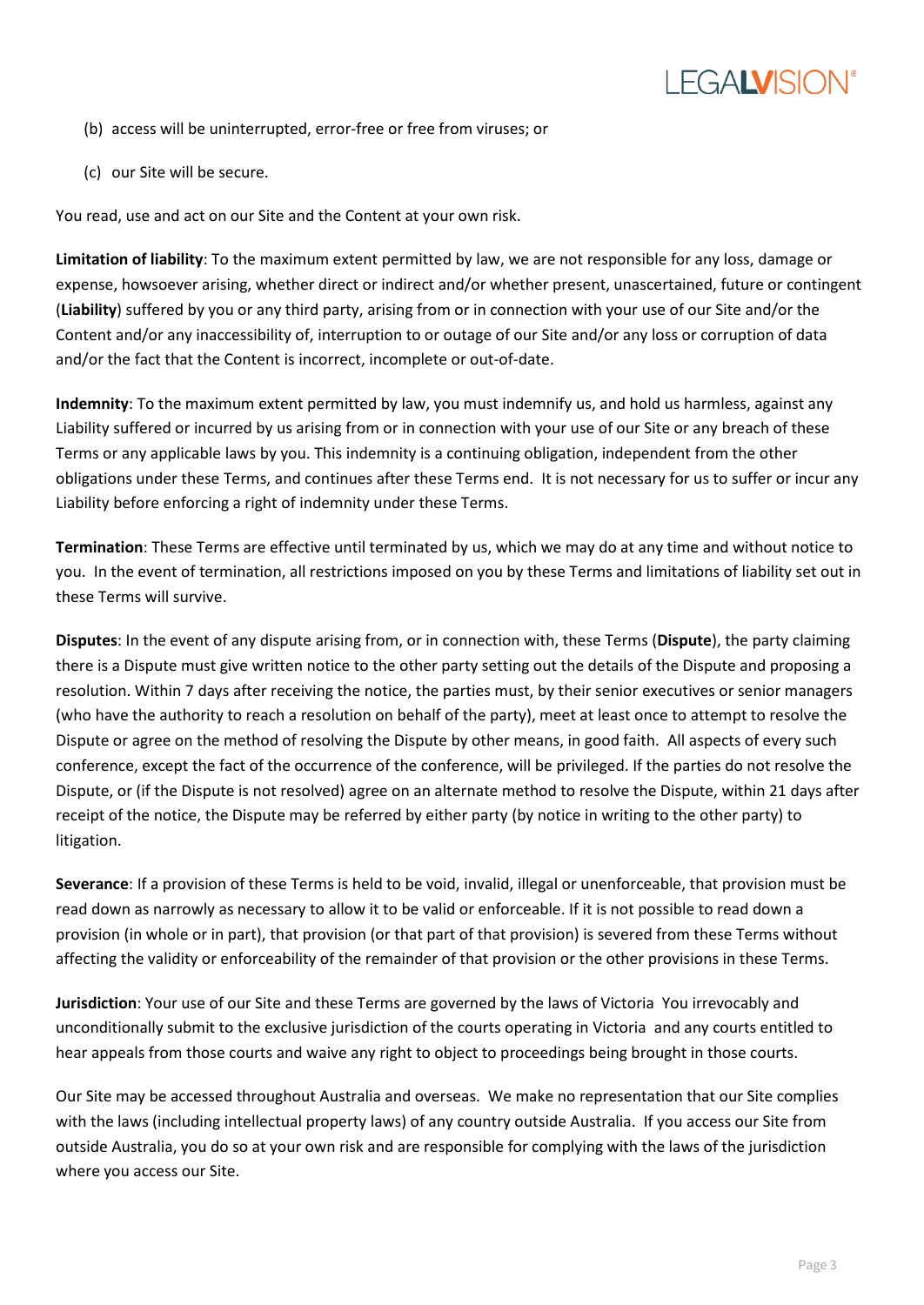

#### **For any questions and notices, please contact us at**:

Auto Keepers Franchising PTY LTD ACN: 641 083 052

Email: info@autokeepers.com.au

**Last update: 10/08/2020**

Website Terms of Use provided by [LegalVision.com.au](https://legalvision.com.au/)